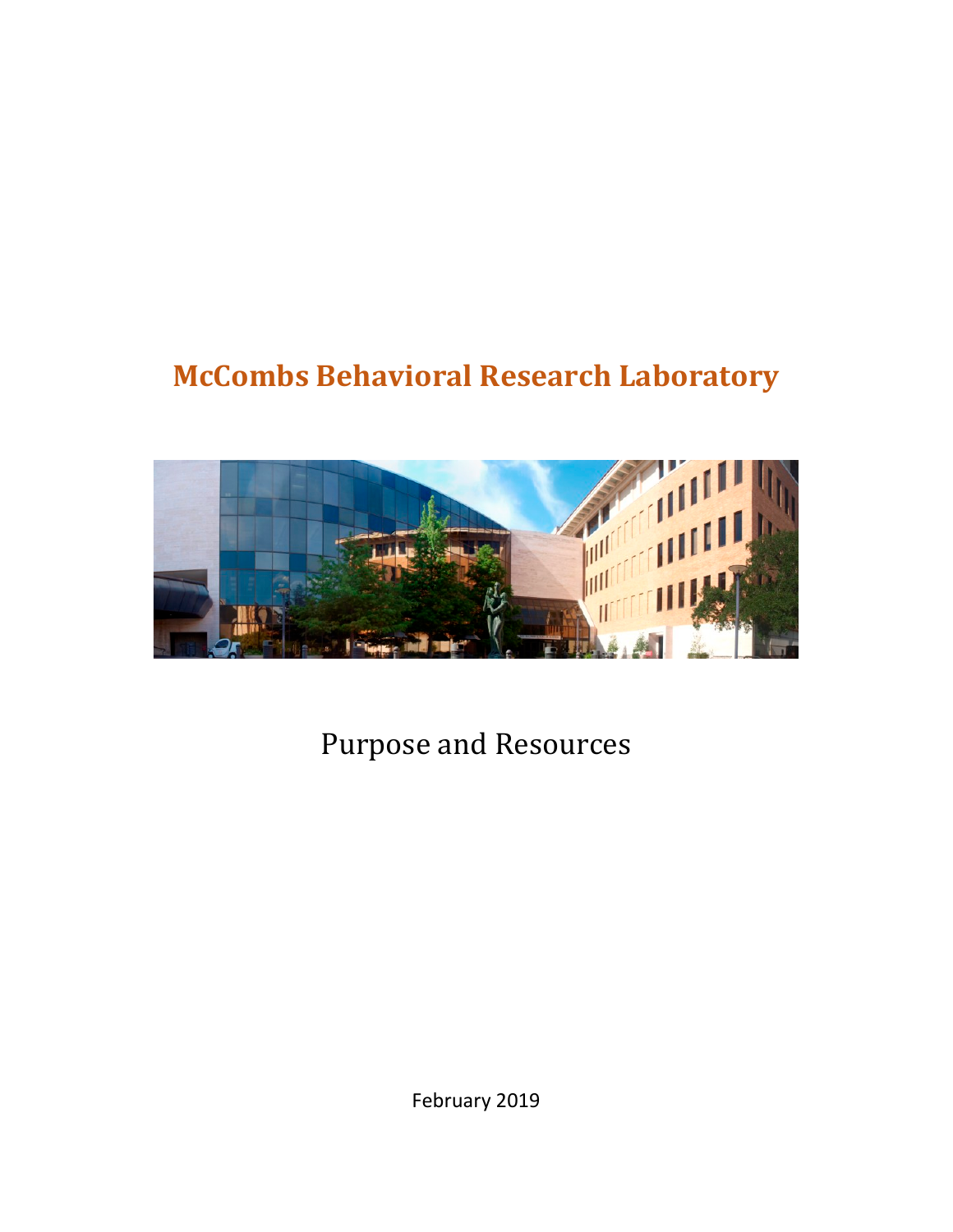#### **Table of Contents**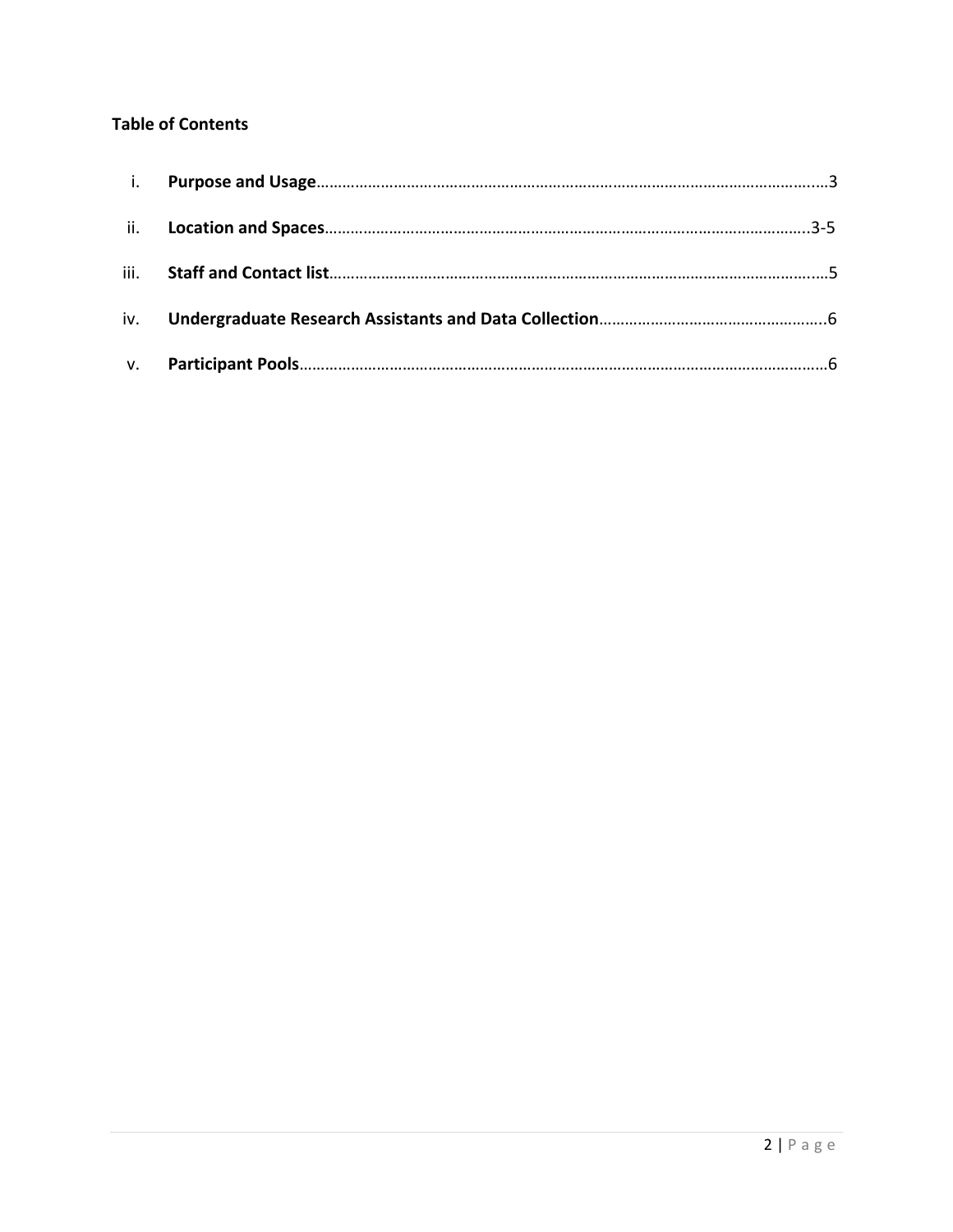## **Purpose and Usage**

The McCombs School Behavioral Research Laboratory is designed to facilitate leading edge research on issues that affect individual or organizational performance. This research facility may be used by all McCombs faculty members and PhD students for academic research purposes. The Behavioral Research Lab Coordinator, 1 Computer User Services Specialist, and a team of Undergraduate Research Assistants (URAs) work together to schedule and facilitate data collection sessions in the lab. The lab team's main objective is to increase research productivity by minimizing the time needed to conduct experiments and maximizing the use of space in the lab. Additionally, the lab team helps researchers adhere to the recommended scientific standard of data collection via individuals blind to the hypotheses to avoid experimenter bias effects (Rosenthal 1966; Rosenthal & Rosnow 2009).

Researchers who use the Behavioral Lab must obtain Institutional Review Board (IRB) approval prior to running their research studies. The IRB is responsible for reviewing research projects across the university and ensuring that all projects adhere to the following principles:

- 1. Minimize the risk to participants
- 2. Ensure all participants consent and are fully informed about a research study and any risks associated
- 3. Promote equity in research

Please see:<https://research.utexas.edu/ors/human-subjects/> for more information relating to the IRB approval process.

### **Location and Spaces**

The Behavioral Research Lab is located on the  $6<sup>th</sup>$  floor of the CBA building in the McCombs School of Business. The lab is accessible via stairs, escalators, and elevators. The easiest way to find the lab is to use the elevator across from the Business Honors Program Office on the second floor or the elevator across from the Atrium on the third floor. Once you exit the elevator on the 6<sup>th</sup> floor, make a left and you will see green benches and the sign to the Behavioral Lab.

There are three rooms that can be reserved for data collection in the Behavioral Research Laboratory. Below are their descriptions and locations. For more information about specific equipment, please refer to the facilities description online at

https://www.mccombs.utexas.edu/Tech/Labs/Behavioral-Lab/Facilities-Description, as it is subject to change with any updates to technology or software. Any questions can be directed to larissa.garcia@mccombs.utexas.edu.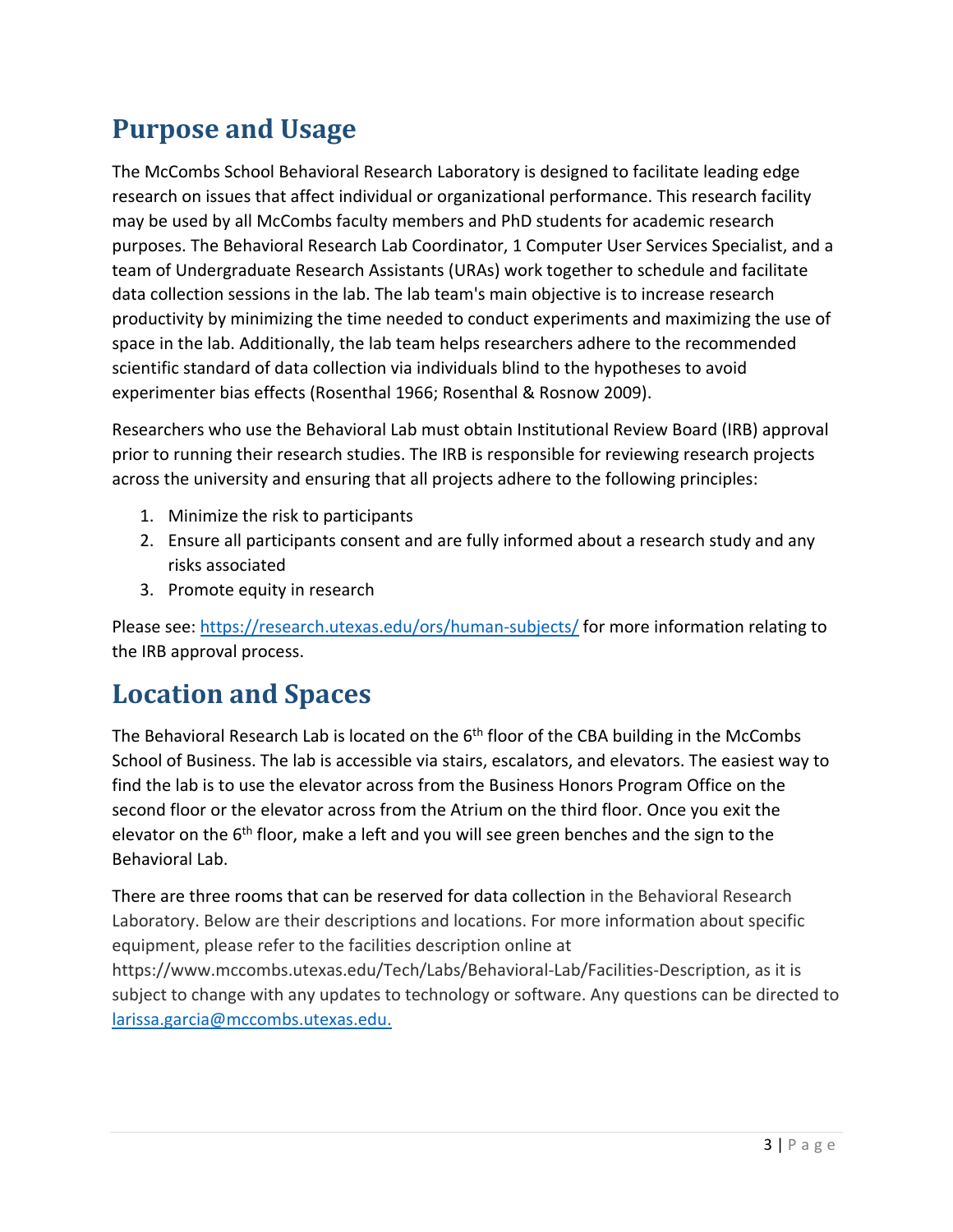#### **Workstation Room "WS" (Computer Lab Room- CBA 6.499)**

The workstation room contains 12 networked PC workstations with headsets, cameras, and microphones.





**Large Conference Room "LR"(CBA 6.402)**



This room was designed for maximal flexibility. It currently is set up as another computer lab, with 20 computers in individual carrels. Upon request, it can be configured to meet the needs of your research project. This room contains several tables and numerous chairs that can be configured for work groups, classroom settings, or focus group interviews. There are large, securable closets for storing research materials *during data collection*. Tables and chairs can be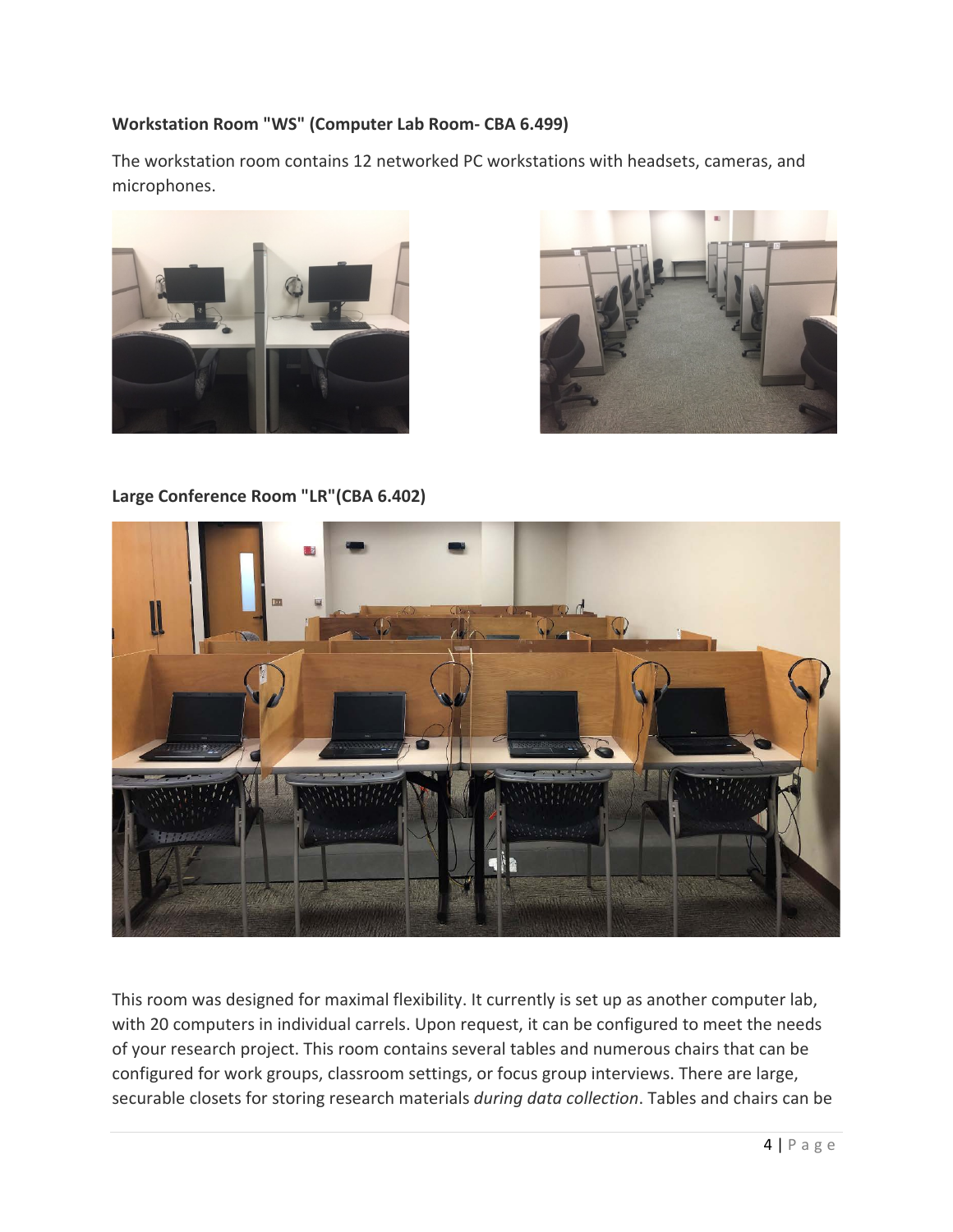freely arranged in the room, and the closets contain moveable shelving that can be arranged to be used during studies as well.

This room also has an adjacent viewing/equipment room that contains a one-way mirror and equipment for recording or projecting.



#### **Small Conference Room "CR" (CBA 6.497)**

This smaller room has no projection or observation facilities, but can be used for smaller focusgroup, individual, or similar experiments. Upon request, this room can also be set up with a laptop for one-to-one data collection. *Because this room is not in demand, use of this room will not count towards a researcher's weekly or monthly allotment of hours (see more in "Instructions" manual)*. Please consider reserving this room in lieu of the other rooms for focus groups so that the Large Conference Room and the Workstation Room may be saved for larger projects and/or studies that require projection or observation.

#### **Staff and Contact List**

The lab staff is comprised of 1 lab coordinator, 1 Computer User Services Specialist, and Undergraduate Research Assistants. The professionalism of the team will be conveyed via the use of lab coats for all staff members who are interacting with participants.

| Larissa Garcia    | <b>Behavioral</b>    | larissa.garcia@mccombs.utexas.edu | 512-232-6744 |
|-------------------|----------------------|-----------------------------------|--------------|
|                   | <b>Research Lab</b>  |                                   |              |
|                   | Coordinator          |                                   |              |
| <b>Mark Wimby</b> | <b>Computer User</b> | mark.wimby@mccombs.utexas.edu     | 512-232-6697 |
|                   | <b>Services</b>      |                                   |              |
|                   | <b>Specialist</b>    |                                   |              |